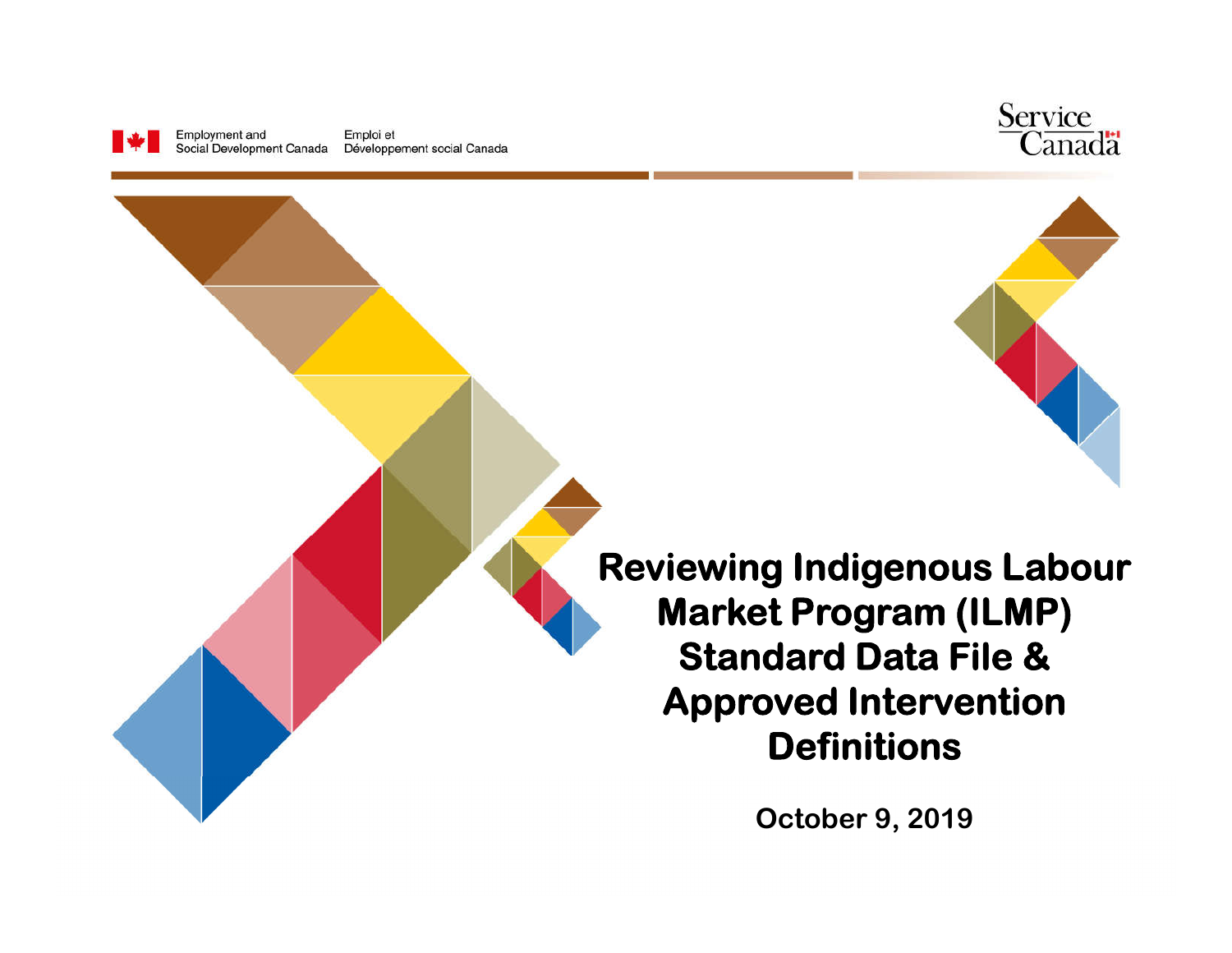### **Indigenous Labour Market Programs Data Cycle**

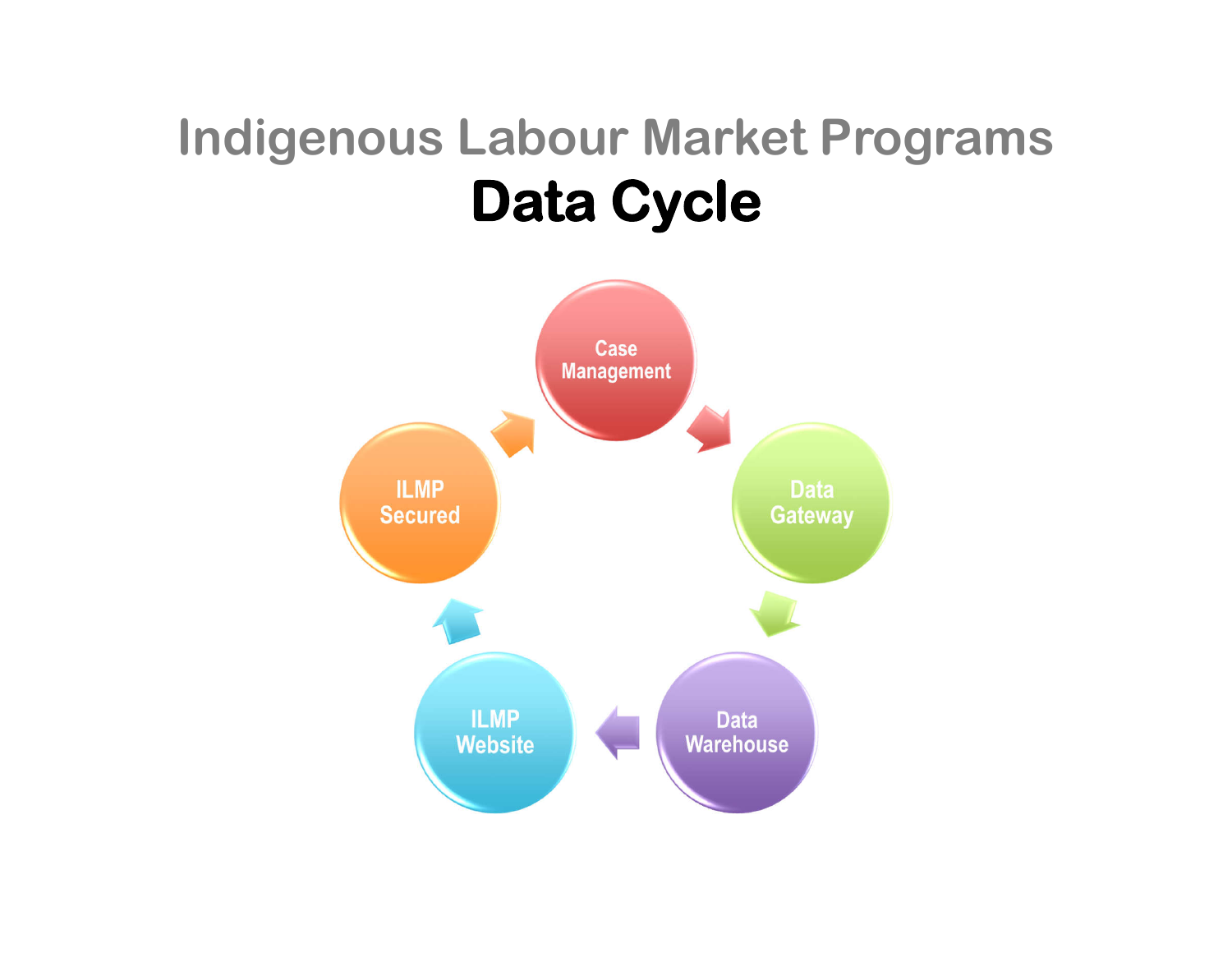### **Data Elements**

|                              |                              | <b>Participant Information at</b><br><b>Intake</b> |     | <b>Progress on Participant</b><br><b>Supports and Training</b> |     | <b>Participant Information Upon</b><br><b>Completion</b> |
|------------------------------|------------------------------|----------------------------------------------------|-----|----------------------------------------------------------------|-----|----------------------------------------------------------|
|                              | $\mathbf{1}$ .               | Social Insurance Number                            | 24. | <b>Action Plan Start Date</b>                                  | 30. | <b>Action Plan Result Date</b>                           |
|                              | 2.                           | Last Name                                          | 25. | <b>Intervention Start Date</b>                                 | 31. | <b>Action Plan Result</b>                                |
|                              | 3.                           | <b>Initials</b>                                    | 26. | Intervention Code (+ one)                                      | 32. | <b>Details on the Employed Result -</b>                  |
|                              | 4.                           | <b>First Name</b>                                  | 27. | Intervention Related NOC (- one)                               |     | <b>NOC</b>                                               |
|                              | 5.                           | Date of Birth                                      | 28. | <b>Intervention Outcome</b>                                    | 33. | <b>Details on the Return to School</b>                   |
|                              | 6.                           | Gender                                             | 29. | Intervention End Date                                          |     | <b>Result</b>                                            |
|                              | 7.                           | Aboriginal Group                                   |     | Intervention Duration                                          | 34. | <b>Highest Level of Education (on exit)</b>              |
|                              | 8.                           | <b>Marital Status</b>                              |     | <b>Action Plan Childcare Need</b>                              |     |                                                          |
|                              | 9.                           | Number of Dependent Children                       |     | <b>Action Plan Childcare Funding</b>                           |     |                                                          |
|                              | 10.                          | Language Spoken                                    |     | <b>Intervention Cost</b>                                       |     |                                                          |
|                              | 11.                          | Disability                                         |     |                                                                |     |                                                          |
|                              | 12.                          | Address-Street                                     |     |                                                                |     |                                                          |
|                              | 13.                          | Address - City                                     |     |                                                                |     |                                                          |
|                              | 14.                          | Address - Province                                 |     |                                                                |     |                                                          |
|                              | 15.                          | Postal Code                                        |     |                                                                |     |                                                          |
|                              | 16.                          | <b>Agreement Number</b>                            |     |                                                                |     |                                                          |
|                              | 17.                          | <b>Client Status at Intake</b>                     |     |                                                                |     |                                                          |
|                              | 18.                          | <b>Client Status at Intake - NOC</b>               |     |                                                                |     |                                                          |
|                              | 19.                          | <b>Employed Client Details at Intake</b>           |     |                                                                |     |                                                          |
|                              | 20.                          | Highest Level of Education (intake)                |     |                                                                |     |                                                          |
|                              | 21.                          | Social Assistance Recipient                        |     |                                                                |     |                                                          |
|                              | 22.                          | <b>Employment Insurance Claimant</b>               |     |                                                                |     |                                                          |
|                              | 23.                          | Barriers to employment                             |     |                                                                |     |                                                          |
| <b>Province of Education</b> |                              |                                                    |     |                                                                |     |                                                          |
| <b>Telephone Number</b>      |                              |                                                    |     |                                                                |     |                                                          |
|                              | <b>Responsibility Centre</b> |                                                    |     |                                                                |     |                                                          |
|                              |                              |                                                    |     |                                                                |     |                                                          |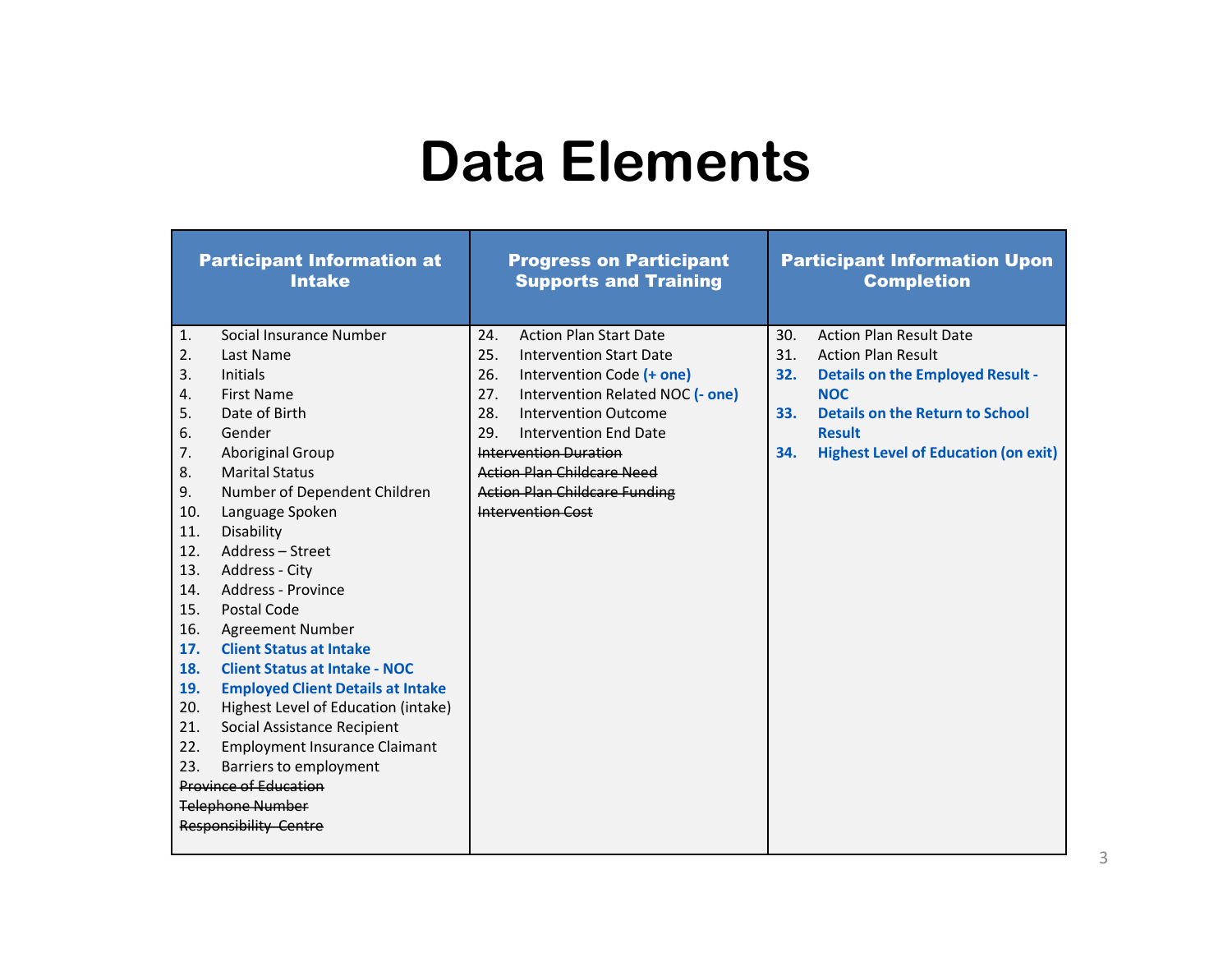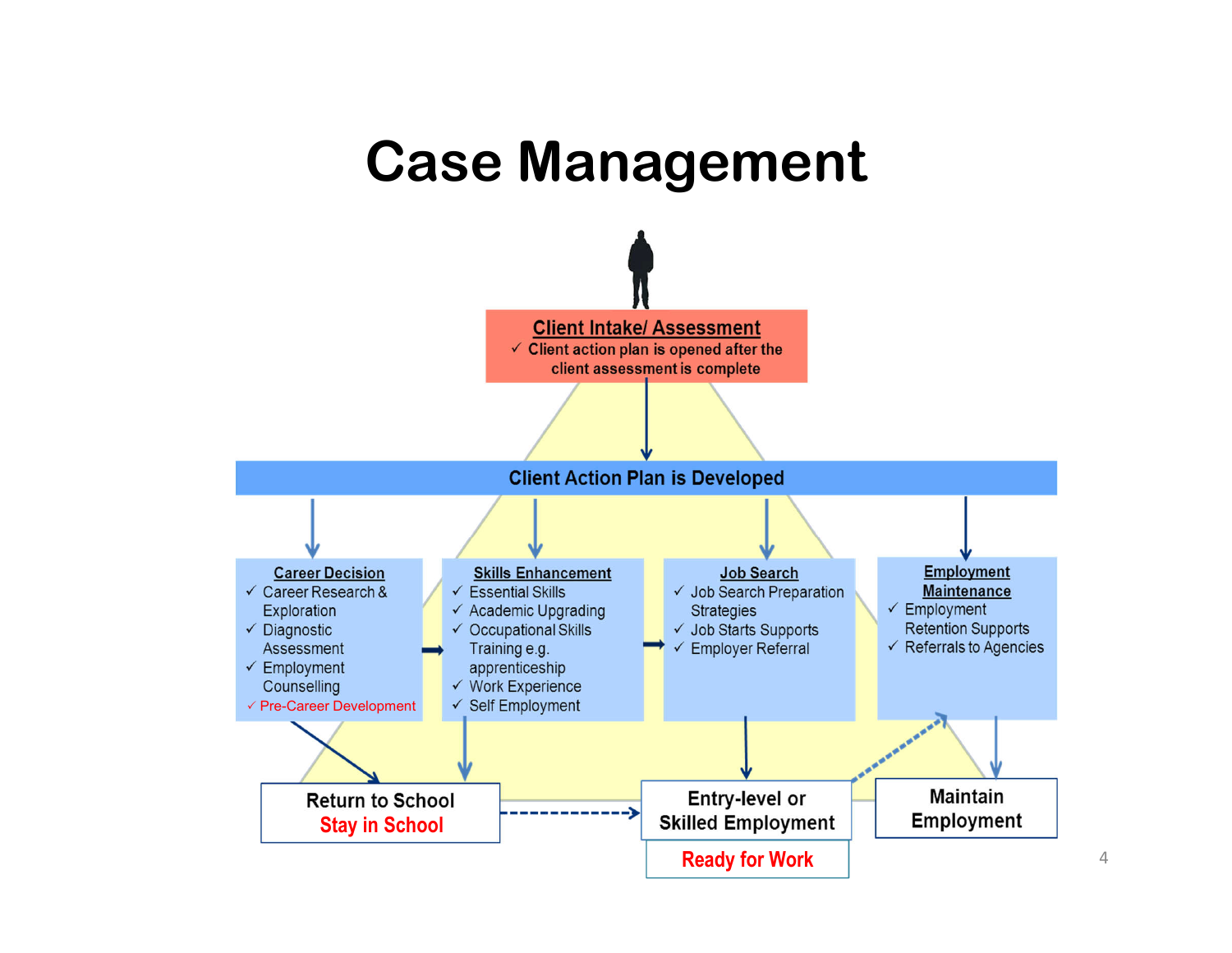### **Client's Action Plan**

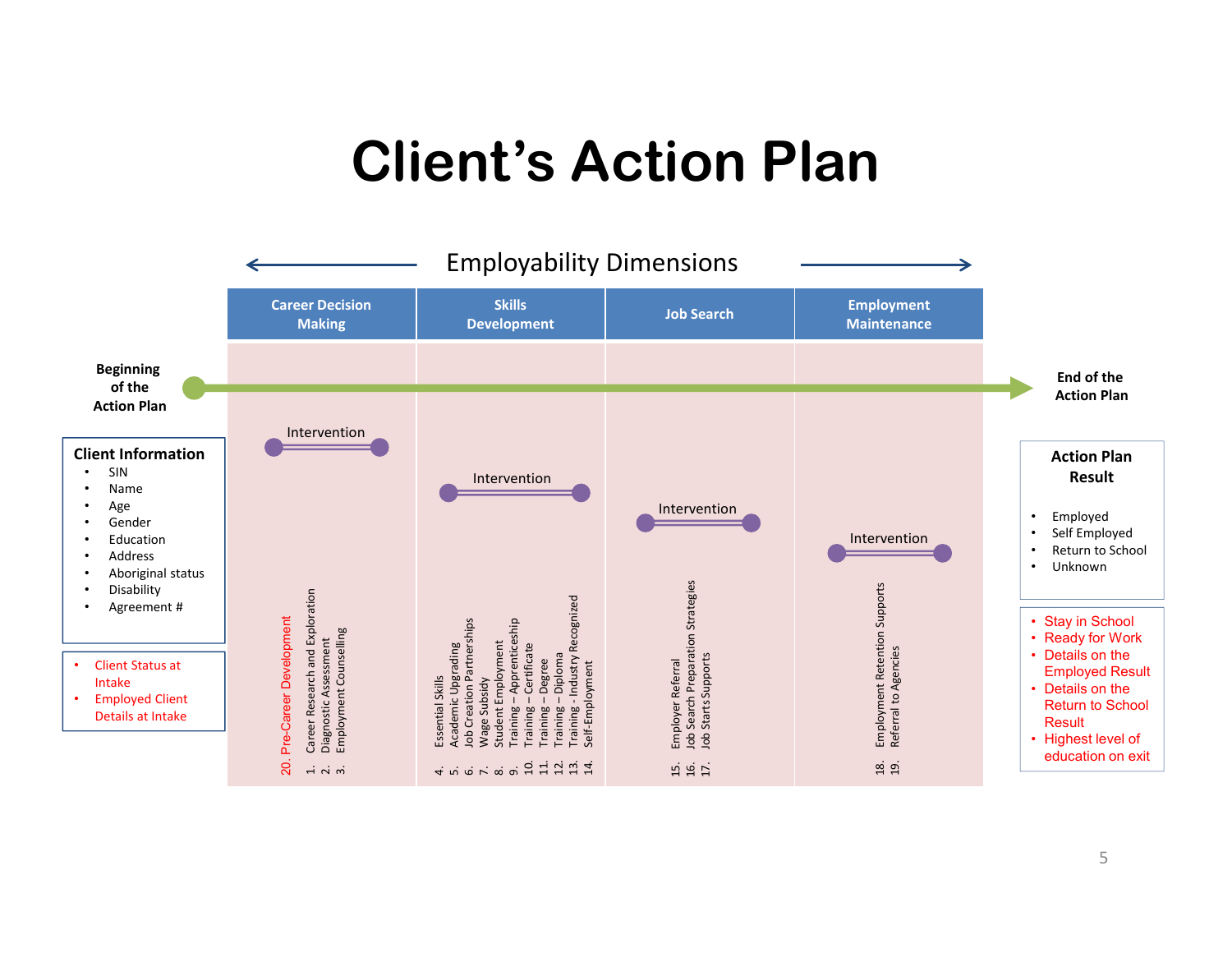### **Career Decision Making**

**20. Pre-Career Development:** Developmental activity or activities engaged by a client that moves the client along towards being ready, willing and able to work. Activities under this intervention include, but are not limited to: language, life skills, cultural awareness etc.

**1. Career Research and Exploration:** An activity or activities engaged in by the client at the direction of the counsellor intended to provide the client with background information and data on career opportunities, employment prospects, qualifications, requirements and benefits for different jobs and/or local and regional employers and employment opportunities in order to assist the client make informed career decisions. This can be done individually or through group sessions.

This intervention could include teaching a client how to find labour market information, the programs and services clients are eligible for, conducting self-discovery exercises to identify the values and interests of the client, taking non-diagnostic tests (ex: choices program), etc.

**2. Diagnostic Assessment:** Client is to take a specific test to assist in the determination of a career choice, such as: language, literacy, workplace essential skills (e.g. TOWES), Myers Briggs personality test, learning disability assessments, etc.

**3. Employment Counselling:** Providing the client, within the context of an Action Plan, with the advice and support of a designated employment counsellor to assist the client to arrive at a suitable career choice. Note: Employment Counselling will not have a direct cost associated with it as it is paid through employee wages/salaries.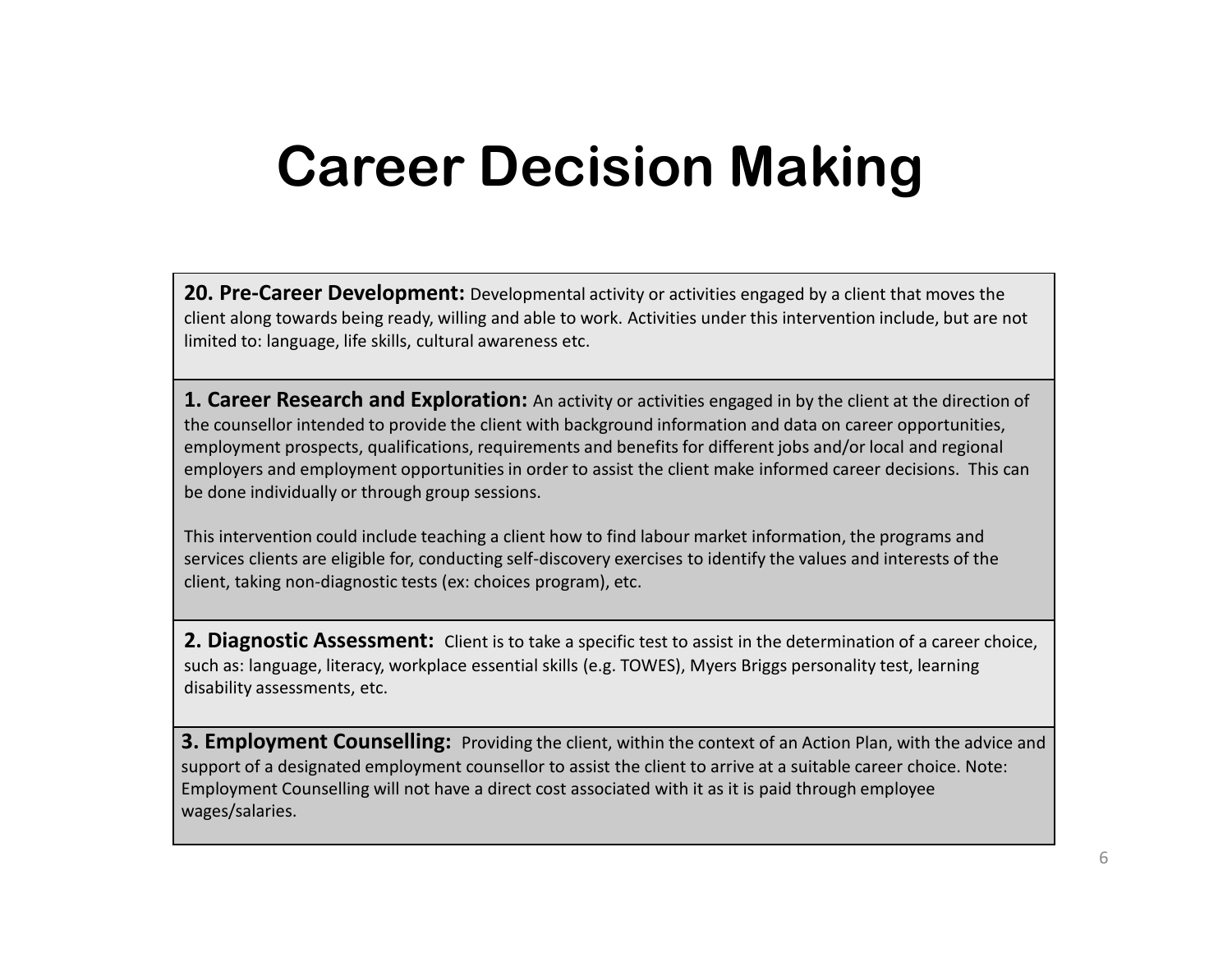**4. Skills Development- Essential Skills:** A program of instruction designed to enhance one or more Essential Skills to a level required by the specific job or occupation that the client is seeking. Essential Skills provide the foundation for learning all other skills and enable people to evolve with their jobs and adapt to workplace change. HRSDC has identified nine essential skills and has established essential skill levels required for each NOC occupation.

**5. Skills Development – Academic Upgrading:** A program of instruction designed to enable the client to obtain high school credits or academic qualifications required to pursue further post-secondary instruction or training. Could be referred to as adult education, either to acquire a high school diploma or General Educational Development (GED), or to acquire secondary school pre-requisites needed to enroll in vocational training and/or post secondary training programs.

**6. Work Experience - Job Creation Partnerships:** Is a financial assistance program that seeks to enable unemployed persons to gain work experience by creating temporary jobs. Project activities should benefit both the participant and the community and must therefore be limited to partnerships with public sector and non-profit employers; no private companies. This will also improve the client's long-term employment prospects.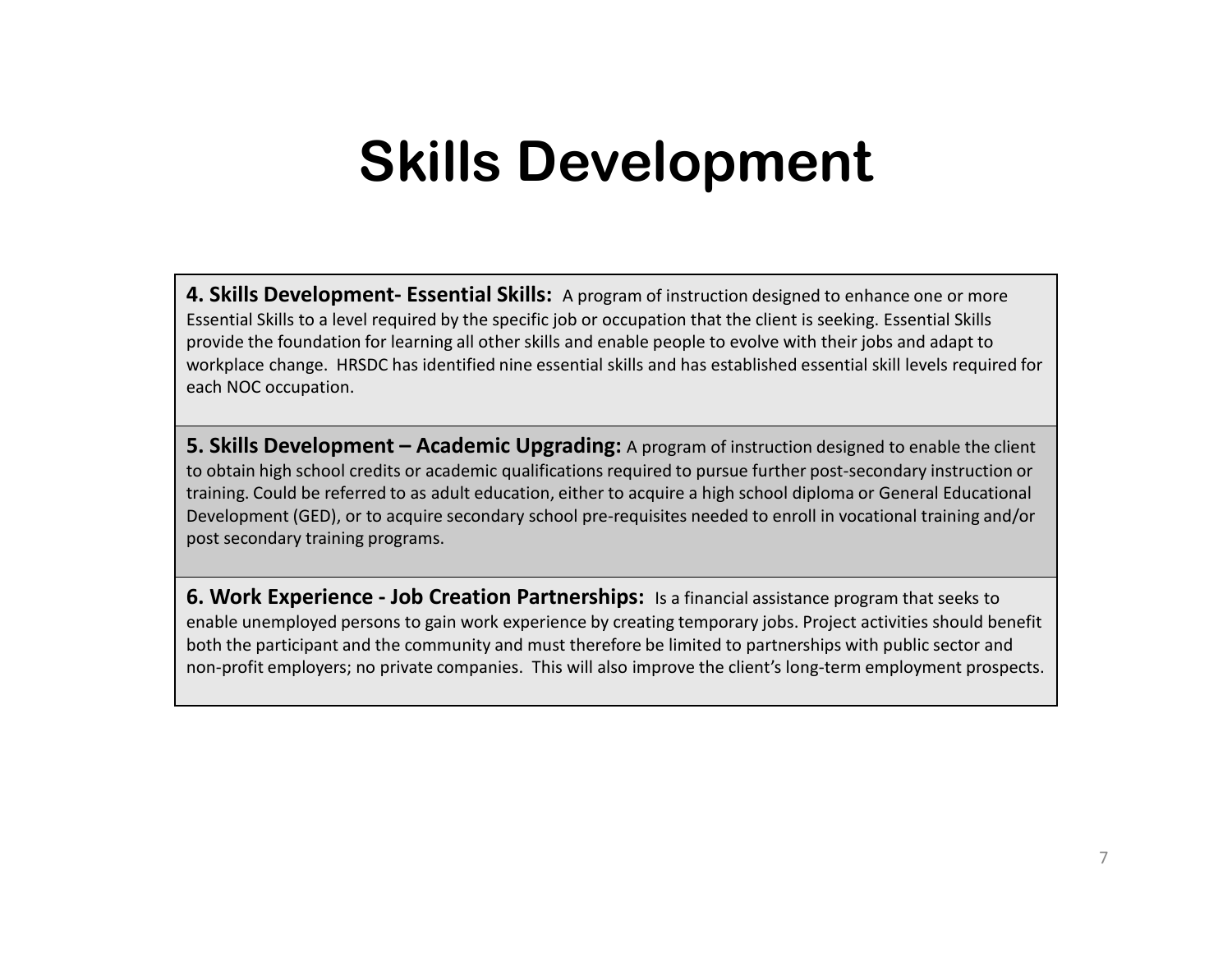**7. Work Experience - Wage Subsidy:** Is a financial assistance program that has as its objective encouraging employers to hire individuals in order to provide them with direct work experience and/or on-thejob training. The employer receives a wage subsidy to hire the client for a specific length of time, with the object of providing the client with sufficient skills to find employment at the end of this time either with the same employer or another.

**8. Work Experience – Student Employment:** Interventions designed to provide employment to students during school breaks or while still in school, such as the Student Summer Employment Program or the Internship Program. An individual student is provided with an opportunity to develop and enhance employability and occupational skills with practical, on-the-job experience. Employers are generally provided with a wage subsidy to encourage the hiring of these students. Students can be working during the school year or during the summer months and must be enrolled in full-time studies.

**9. \*Occupational Skills Training – Certificate:** Interventions related to a program of study leading to a certificate from a provincially recognized university, college, institute or school, either public or private. A certificate program is distinguished from a diploma program primarily by the amount of time the client takes to earn the certificate. A certificate program is typically one academic year in length and, in cases where it is less than an academic year; there are typically minimum length requirements that vary from jurisdiction to jurisdiction. The Association of Canadian Community Colleges has a searchable program database that describes programs delivered by its member institutions which can be located at http://www.accc.ca/english/colleges/programs\_database.htm . Please note that the program listing may not be

current at any given time and that many colleges do not indicate the level of certification in the program title. Workshops and short courses that are recognized by a certificate of attendance or some similar document are not included in this category.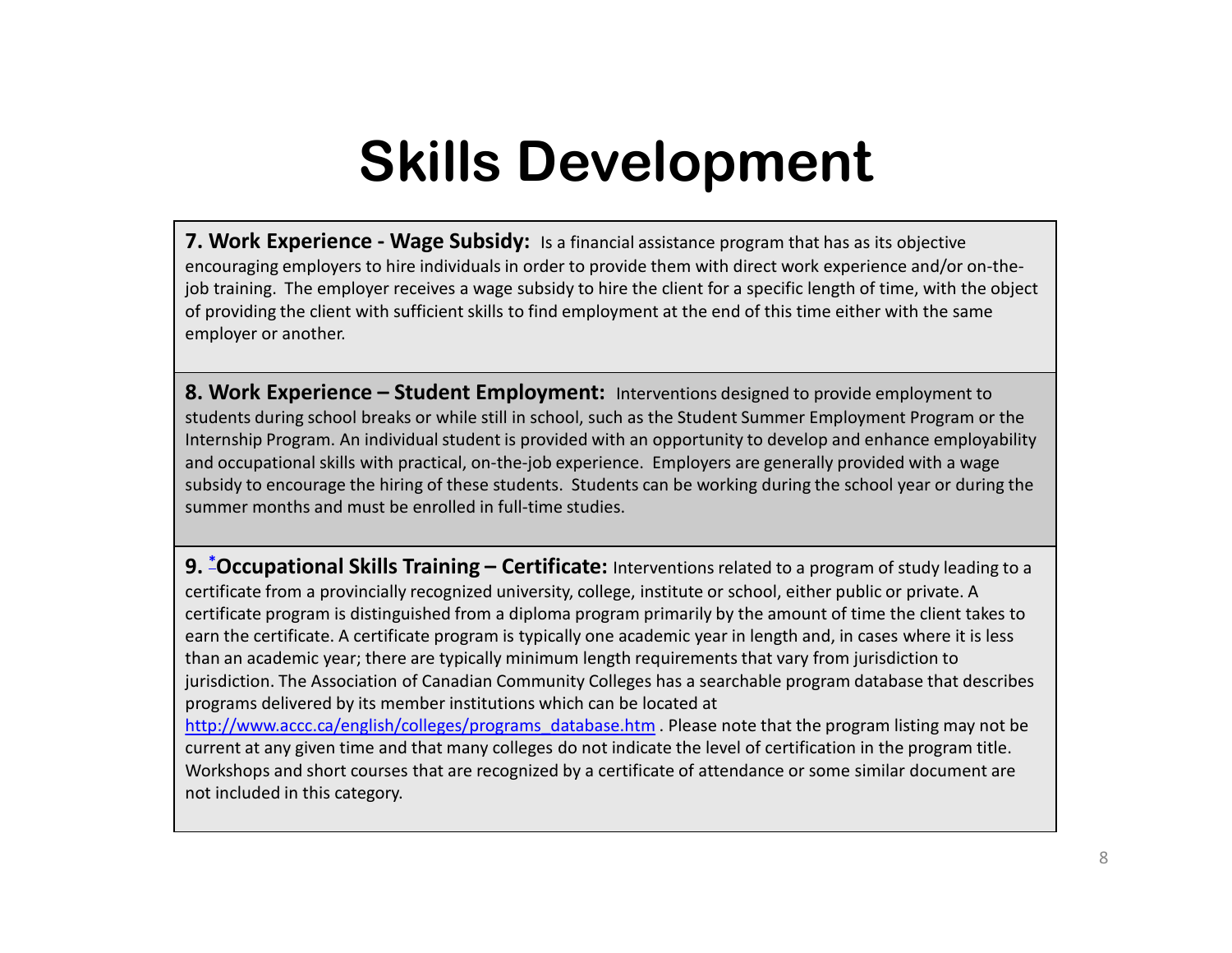**10. \*Occupational Skills Training – Diploma:** Interventions related to a program of study leading to a diploma from a provincially recognized university, college, institute or school, either public or private. A diploma program, in addition to be non-degree in nature, is distinguished from a certificate program primarily by the amount of time the client takes to earn the diploma. A diploma program is typically greater than one academic year in length. The Association of Canadian Community Colleges has a searchable program database that describes programs delivered by its member institutions which can be located at http://www.accc.ca/english/colleges/programs\_database.htm . Some universities award non-degree recognition in the form of certificates that recognize learning outcomes from programs that are greater than one year in length.

**11. \*Occupational Skills Training – Degree:** Interventions related to a program of study leading directly to an undergraduate or graduate degree from a recognized degree-granting institution. The Association of Universities and Colleges of Canada (AUCC) has a searchable database of over 10,000 records that capture the range of academic programs offered by this sector at http://oraweb.aucc.ca/dcu\_e.html. \* Occupational Skills Training Investments: Investments in occupational skills for clients through formal training are categorized according to the level and/or type of certification earned by the client. It is the responsibility of the counselor/case manager to be able to distinguish between the various types of training interventions in order to categorize any particular intervention. Generally, formal training is delivered by public and private universities, colleges, institutes and schools that are created and/or recognized by their respective province or territory. It is the combination of academic credentials and occupational preparation that allow for the use of five different types of interventions.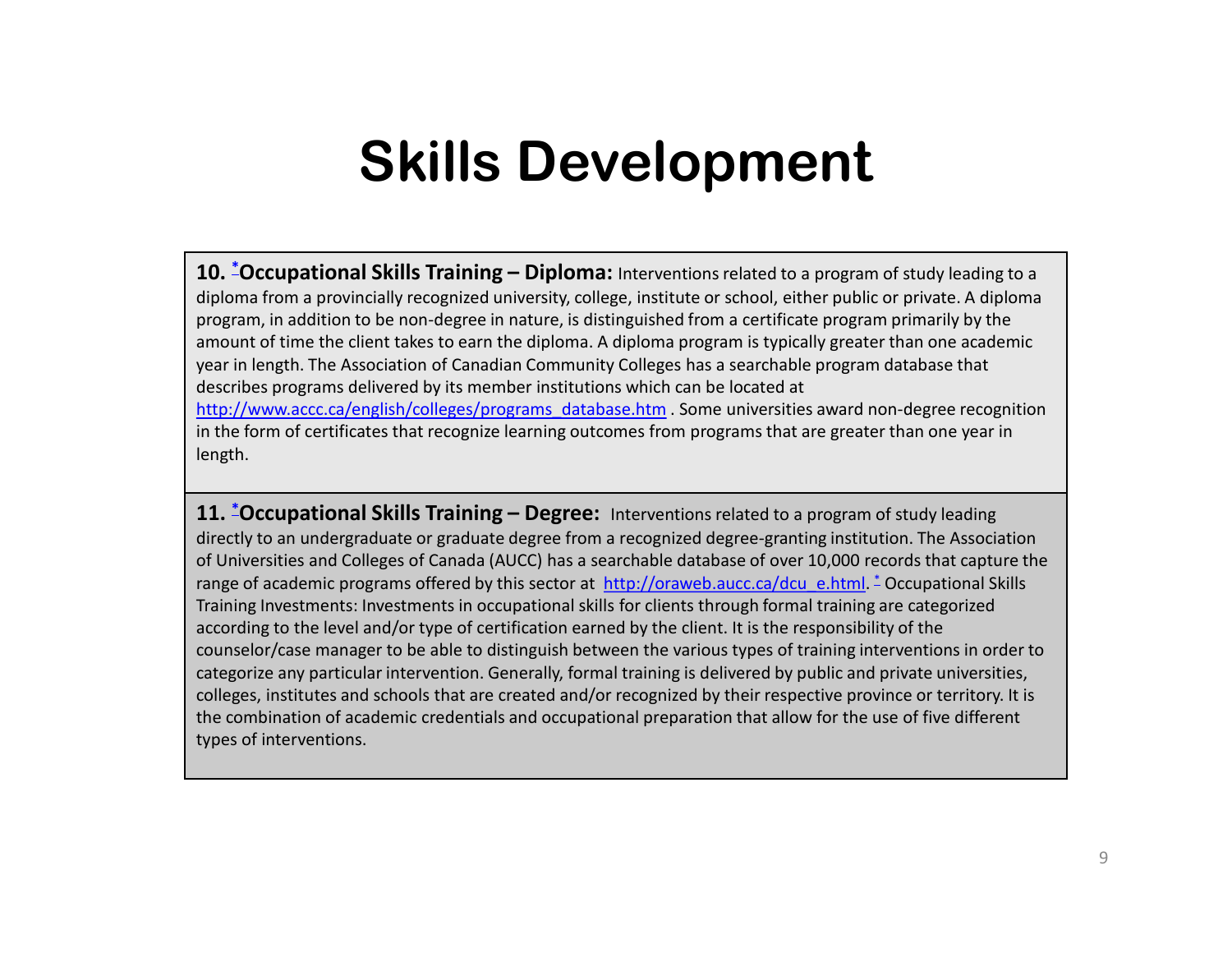**12. \*Occupational Skills Training – Apprenticeship:** Interventions related to pre-apprenticeship training or apprenticeship technical training in a designated trade. This intervention does not cover the practical training of an indentured apprentice that occurs on the job. It also does not cover a pre-employment training intervention that is not recognized as credit towards a designated trade. A listing of all designated trades in Canada is available at http://www.ellischart.ca/. Also a list of definitions relating to apprenticeship can be found in Annex A of this document.

13. Occupational Skills Training – Vocational / Industry Recognized: Interventions related to formal skills instruction that may provide certificates of completion, tickets and/or licenses which may be professionally recognized, but are not normally recognized by post-secondary institutions or counted as academic credits in post-secondary programs or apprenticeship programs. Examples include: driver's training, First Aid/CPR training, safety training, customized pre-employment training (e.g. Mining Essentials) and some professional accreditation programs offered by the private sector (e.g. Microsoft, Canadian Securities Institute).

14. Self-Employment: An intervention that provides direct financial assistance, business training or professional support to enable a client start his/her own business or continue in a career of self-employment. Assistance may include providing support for training in business start-up and development from accredited business school, assistance with business plan development, for professional advice for marketing, accounting and financial management and for office location (e.g. \*\*incubators - are designed to accelerate the development of a small start-up business by partnering the start-up business within a bigger business, thus leading to reduced start up costs, access to expert opinions and lateral contributions (ex: office supplies, furniture, phones, etc).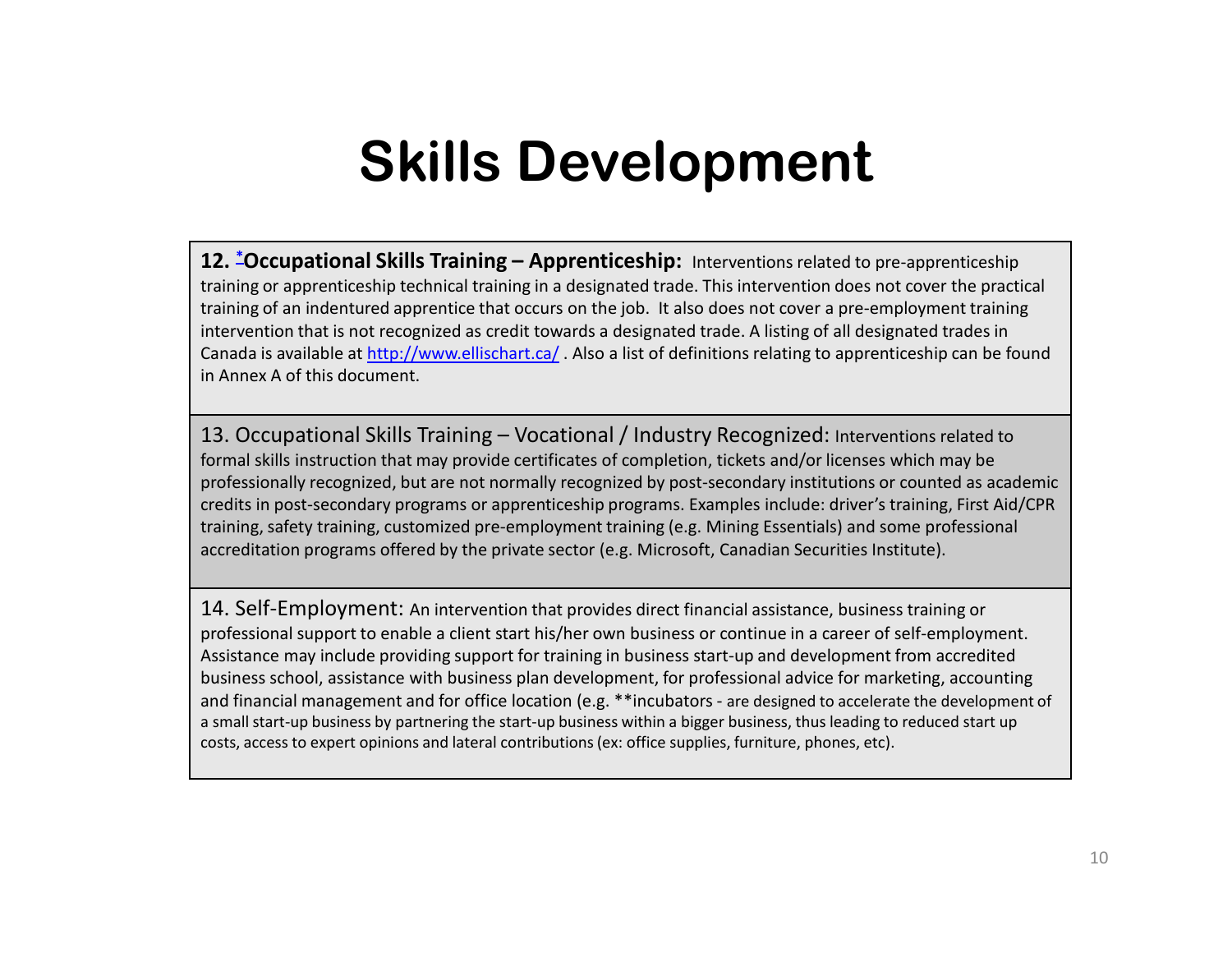# **Job Search**

**15. Job Search Preparation Strategies:** This intervention is to be utilized when a client is preparing to seek and attain employment and requires support from an employment counsellor or a job finding club. Activities within this intervention can include: resume and cover letter writing, labour market research, interview skills, etc.

Note: This may or may not include clients who utilize the minimal levels of service: (i.e. independent use of job search resources such as computers, phones, fax machines, and printers).

16. Job Starts Supports: In order to seek and attain employment, clients may receive assistance to purchase work equipment, work clothing, bus tickets to look for work, etc.

**17. Employer Referral:** A client is referred to an employer to seek information on the company, the occupation of interest and/or an employment opportunity within the company.